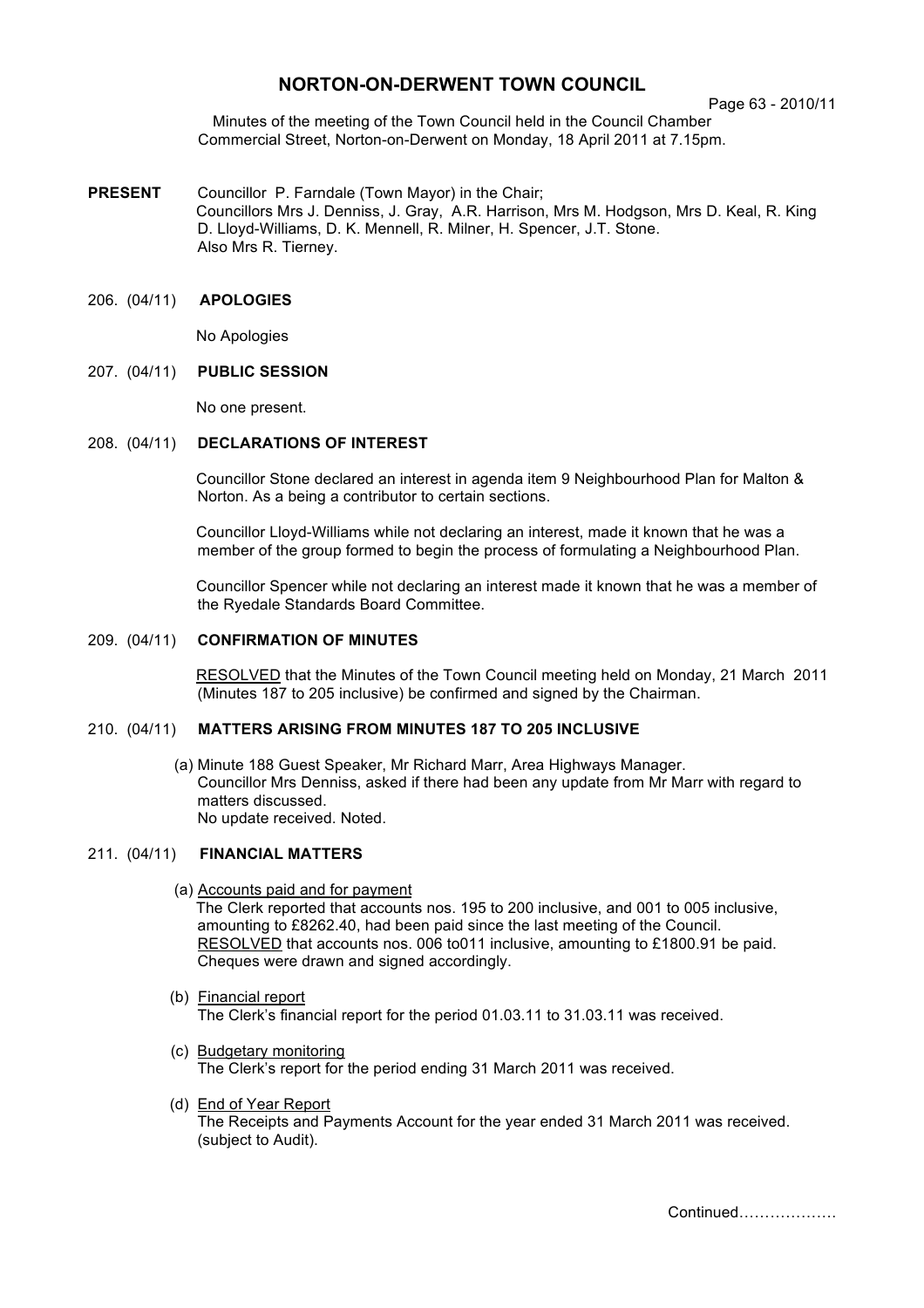### 212. (04/11) **PLANNING MATTERS**

 (a) Planning applications referred to the Town Council by Ryedale District Council, for comment and/or recommendation were dealt with as follows: -

11/00216/HOUSE Erection of part two-storey/part single-storey extension, first floor extension and attached single garage. Norton Vicarage 80 Langton Road, Norton. For Diocese of York (Mr B. Longbone) RESOLVED Recommend Approval.

11/00243/EXT Extension of time limit for implementation of approval 08/00381/FUL dated 18.06.2008 for erection of 5no. one bedroom apartments and 3no. two bedroom apartments with basement level storage, courtyard parking, cycle and refuse stores, communal amenity area and formation of vehicular access (revised details to refusal 08/00028/MFUL dated 10.04.2008. 27 Wood Street, Norton. For Mr Robert Bigg. RESOLVED Recommend Approval, provided it is given for the minimum amount of time allowed.

11/00251/HOUSE Erection of single storey extension to rear and detached garage to north elevation. 18 Hambleton Road, Norton. For Mr A. Saul. RESOLVED Recommend Approval.

(b) Planning decisions notified by Ryedale District Council:

Approved

- 11/00064/LBC External alterations to include replacement of windows and blocking up of doorway to west elevation and replacement of window with door and window on north elevation. Cumberland House 6 Langton Road, Norton. 11/00093/LBC External and internal alterations to include subdivision of existing first and second floor
- two bedroom flat to form 1no. Two bedroom and 1no. One bedroom flats, removal of staircase, demolition of rear attached and detached residential/office/storage and garage buildings and erection of rear walls with roller shutter door to alter existing ground floor retail layout.
	- 49 51 Commercial Street, Norton.
- 11/00092/FUL Erection of block of 5no. One bedroom flats, sub-division of existing first and second floor two bedroom flat to form 1no. Two bedroom and 1no. One bedroom flats and erection of rear walls with roller shutter door to alter existing ground floor retail layout. 49 - 51 Commercial Street, Norton.
- 10/01383/FUL Erection of a four-bedroom dwelling with attached double garage.
	- Land to rear of 64 and 66 Welham Road, Norton.
- 11/00120/HOUSE Erection of attached garage to east elevation.
- 11 Hunters Way, Norton.
- 11/00147/HOUSE Erection of first floor extension.
- 32 Burdale Close, Norton.
- 11/00129/73A Variation of Condition 11 of approval 10/00233/FUL dated 06.05.2010 to state "The development hereby permitted shall be carried out in accordance with the following approved plan(s): C-09, C-08B, C-19 Sections, C-19 Elevations, C07A, C-04B, C-05A and C-29B." - substitution of plans showing access. Land at 93 Welham Road, Norton.

#### Refused 10/01423/ADV Display of advertising hoarding board to front elevation. Lidl Foodstore 4A Welham Road, Norton.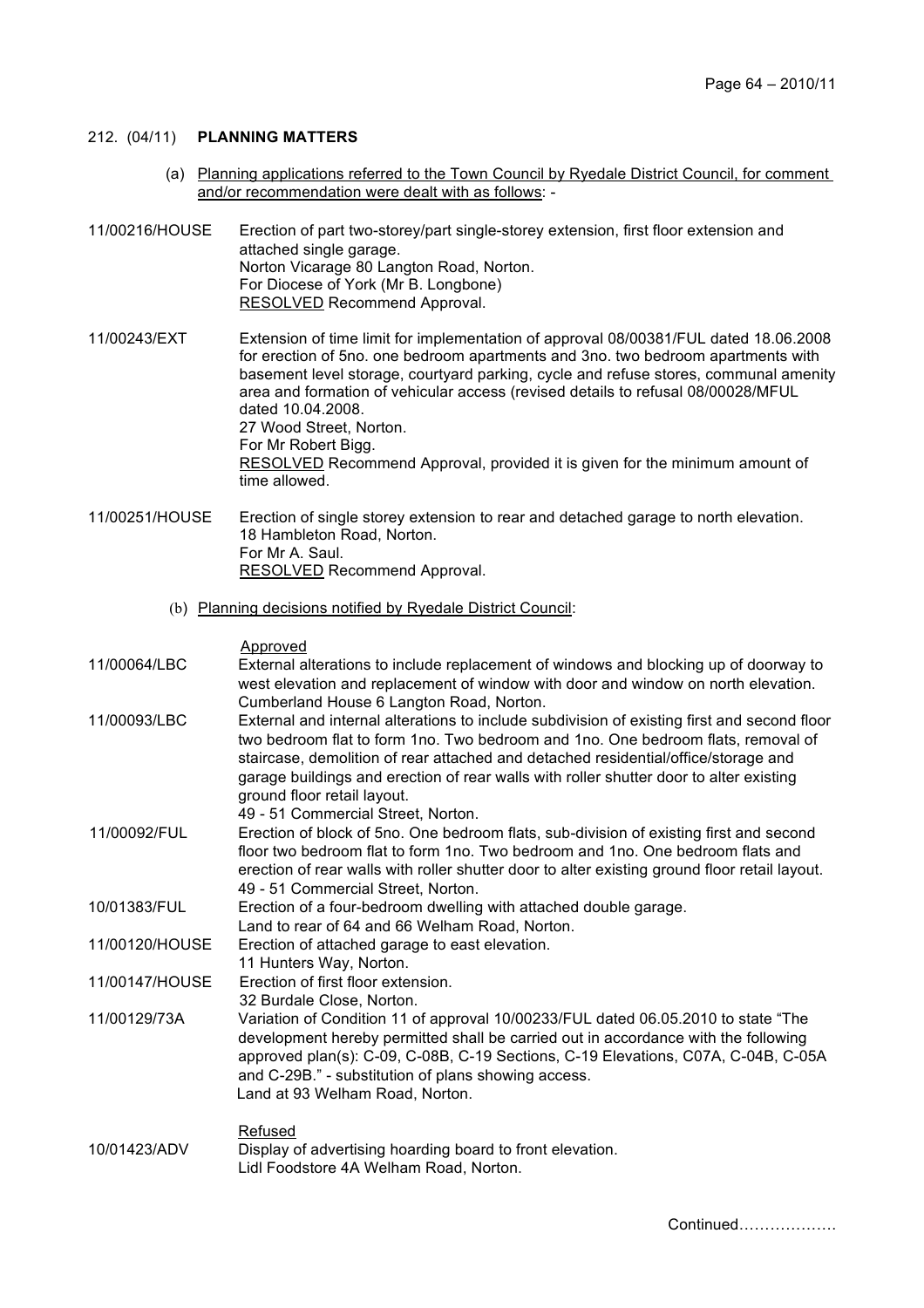## 213. (04/11) **MATTERS ARISING FROM THE ANNUAL TOWN MEETING**

- (a) No matters arising from the Town Meeting in need of urgent attention or in need of placing on the agenda for the next Council meeting.
- (b) Annual Report for 2010/11

RESOLVED To approve the Annual Report for 2010/11 provided mention is made of the website for Malton and Norton, and to await the outcome of the local elections in order that the Councillor details are correct.

## 214. (04/11) **NEIGHBOURHOOD PLAN FOR MALTON AND NORTON**

Members had received a copy of section 1 of the proposed Draft Neighbourhood Plan the previous month, since when Malton Town Council had resolved to adopt the draft plan document for the purpose of taking it through a public consultation process and then submitting an appropriately amended and agreed final document to Ryedale District Council as evidence in the process of formulation of the Local Development Framework. The Clerk to Malton had also been directed to advise that on noting this item was to be discussed again, Malton Town Council hoped that Norton would feel able to agree to join with them in adopting the draft for public consultation, and assist to some degree with the cost of the project.

There then followed a lengthy and informed debate, with members being allowed free discussion. The outcome being that a proposal for resolution that was seconded was put to members. With the vote being:

- 8 For the proposal.
- 1 Against the proposal. (Councillor Mrs Keal)
- 3 Abstentions( Councillors Mrs Hodgson, Lloyd-Williams, and Spencer) It was therefore:-

RESOLVED To defer making any payment towards the costs of the project, but to support the draft Neighbourhood Plan for consultation, provided that there is more representation from Norton Town Council.

#### 215. (04/11) **HONORARY TITLES**

(a) By virtue of the Local Government Act 1972 section 249(5) and (6) as amended. Members received costings for the award for Honorary Freeman:

Costs for the die being £433.41 plus V.A.T. Costs for the pendant and bar being either for sterling silver £154.80 each for a quantity of 10, or metal and enamel £94.14 each for a quantity of 10.

RESOLVED That the metal and enamel option be approved making a total cost of £1374.81 plus V.A.T. for a quantity of 10 Honorary Freeman pendants.

 (b) In view of the powers given to local councils, members considered conferring the title of "Honorary Freeman" to two members of the public who had given outstanding service to the local community over many years. RESOLVED to confer the title of "Honorary Freeman" to Mr John Taylor, who for more than thirty years had campaigned and raised funds for a Sports Centre to serve the local community. His ambition for which had finally been realised in 2010. RESOLVED to confer the title of " Honorary Freeman" to Mr Peter Willison, who has served the local Scout organisation in various capacities for more than forty years.

#### 216. (04/11) **CORRESPONDENCE**

 (a) Ryedale Safer Neighbourhood Team - Monthly Crime Statistics for March 2011, for Malton and Norton. For information. Noted

 (b) Malton, Norton & District Road Safety Committee - copy of a letter received from Mr Shreeve the secretary of the committee, setting out his thoughts on the Highway Consultation. For information. Noted.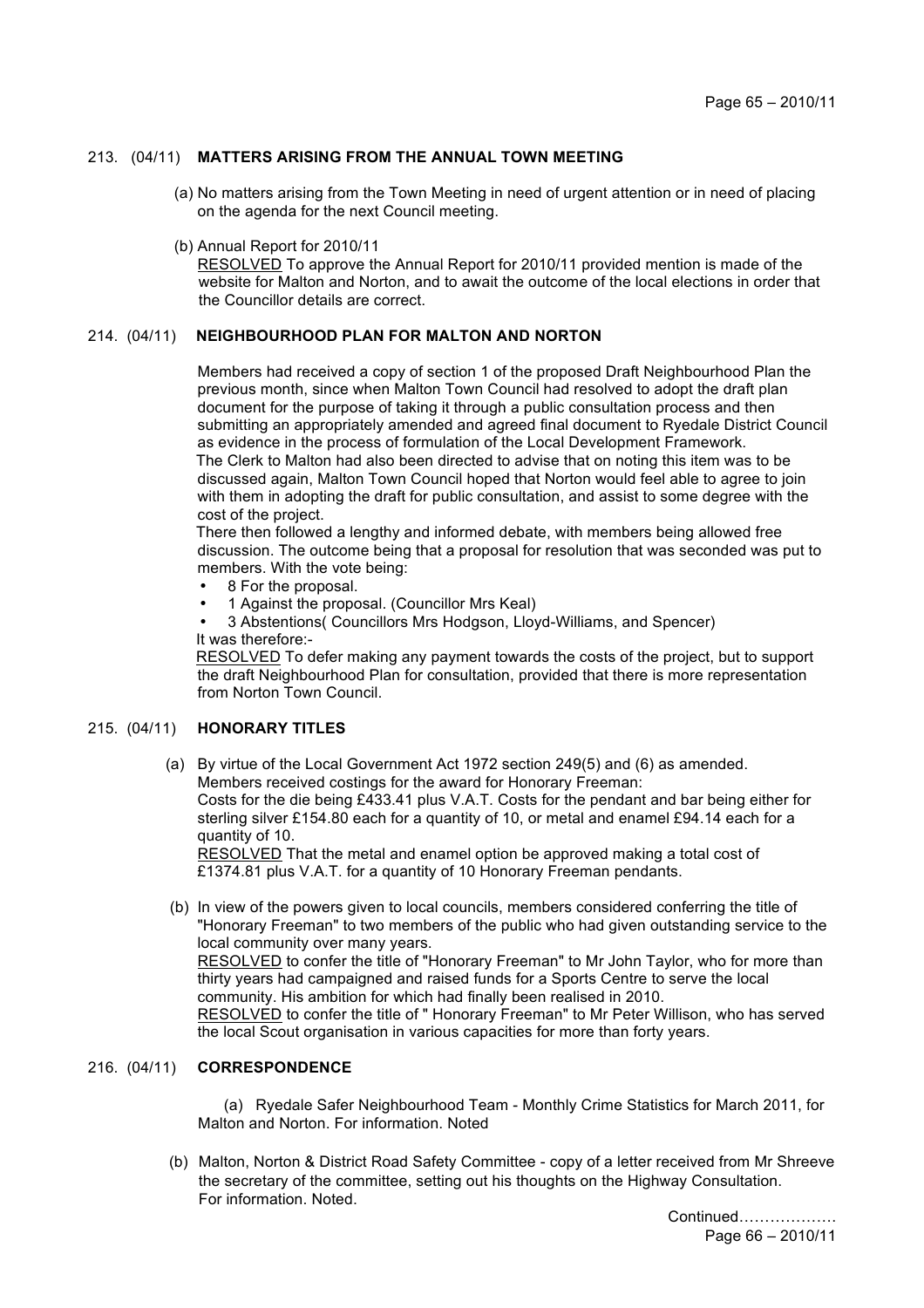### 216. (04/11) **CORRESPONDENCE** (continued)

 (c) Ryedale Cameras in Action - Minutes of the meeting held in January 2011, and the agenda for the meeting to be held on Wednesday 20 April 2011. Copy available in the office. For information. Noted.

### 217. (04/11) **CLERK'S REPORT**

- (a) King George's Playing Field
	- Vandalism to perimeter fencing

The Clerk reported that the newly installed perimeter fencing adjacent to the Multi Games Area had been broken down. It would seem in order to retrieve balls from the field that had been kicked from the games area.

The fencing had been repaired leaving a gap in order for balls to be retrieved without damage being done to the fencing.

#### Update on redevelopment

• The Clerk reported that the line marking of the Multi Games Area had now been done as well as the landscaping around the newly installed play equipment.

The newly laid turf was however having to be watered on a regular basis due to the lack of rain.

### Update on CCTV

• The Clerk reported that the post had now been erected ready for the installation of the camera, which it was hoped would be done in the coming week.

### (b) Councillors Audit

The Clerk requested that members agree to undertake a Councillors Audit in order to comply with the requirements of the System of Internal Control. Noted and agreed.

### 218. (04/11) **TOWN MAYOR/CHAIRMANS REPORT**

The Mayor reported on his attendance at:

| ٠         |                                                             | The Mayor of Pickering Civic   |
|-----------|-------------------------------------------------------------|--------------------------------|
| $\bullet$ | Service.                                                    | The Junior and Senior Swimming |
| $\bullet$ | Galas at the Derwent Swimming Pool in Norton.               | The Mayor of Malton Civic      |
|           | Service.                                                    |                                |
| $\bullet$ | Production with a theme of Walt Disney                      | The Malton School Show         |
| $\bullet$ |                                                             | St Peter's Church to hear the  |
|           | Chepstow Male Voice Choir in aid of St Catherine's Hospice. |                                |
| $\bullet$ |                                                             | The Kirkham Henry Youth        |

Theatre production of Me and My Girl, at the Milton Rooms.

## 219. (04/11) **REPORTS OF REPRESENTATIVES ON OTHER ORGANISATIONS**

Councillor Denniss reported on her attendance at:

• The Sure Start Children's Centre Committee meeting.

## 220. (04/11) **MEMBERS' QUESTIONS**

- (a) Councillor Mennell asked that as this was the last meeting before the elections if Councillor Gray could be thanked for his valued contribution to the Council, and that members wish him well for the future. Unanimously agreed. In reply Councillor Gray thanked members for their support, stating that he had enjoyed his time as Councillor and hoped to return at some point.
- (b) Councillor Stone reported that the Malt Kilns had all been re-roofed, and that the Air Ducts that had been so distinctive along the ridge line had all been removed in the process. Was the Clerk aware of any listing being applied to these buildings that would mean the Air Ducts would need to be replaced.